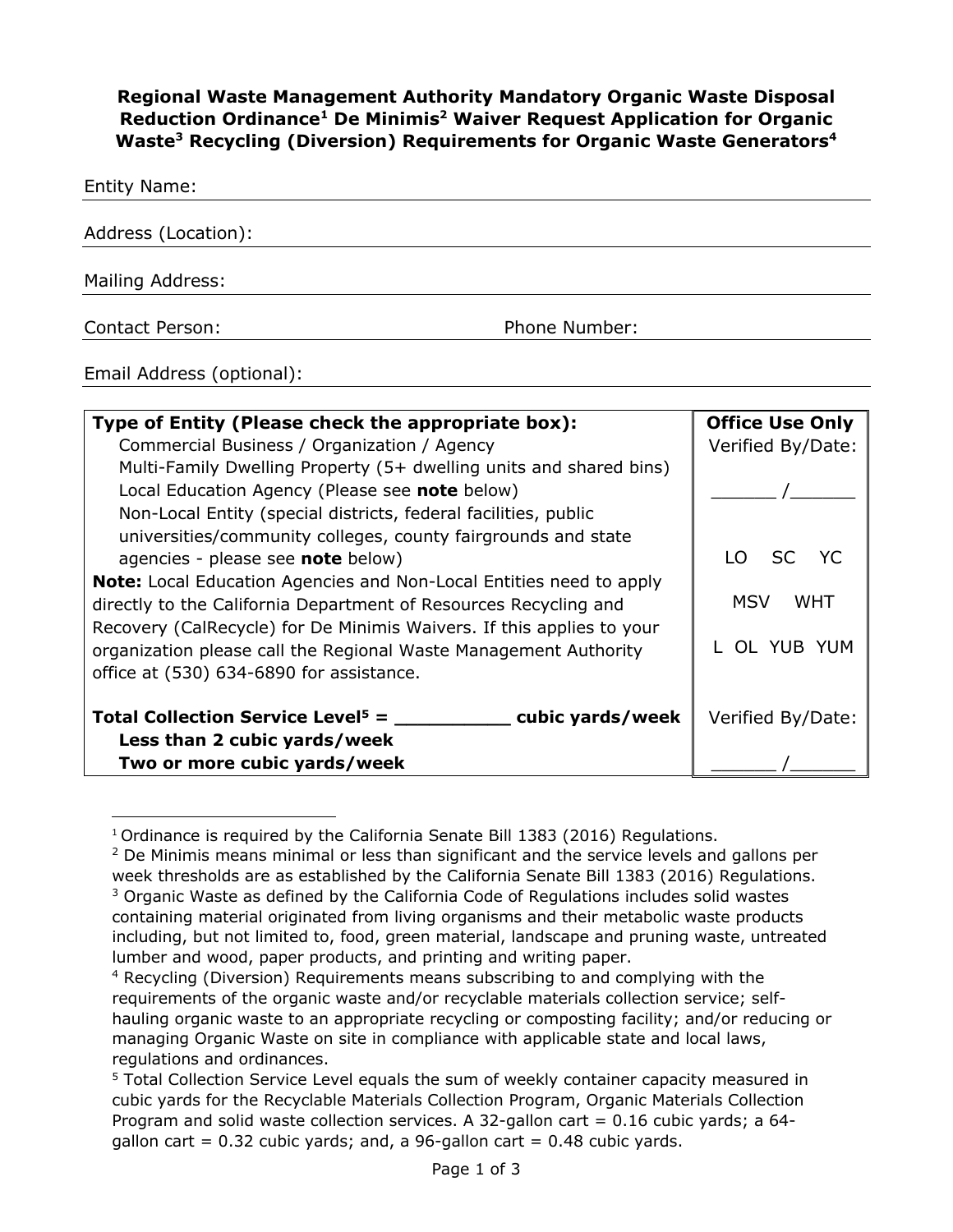| Please check the box(es) for the De Minimis Waivers Requested:                                                                                                                                                                                                                                                                                                                                                                                                                                                                                                                                                                                                                                                                                                                                                                                                          | <b>Office Use Only</b> |  |
|-------------------------------------------------------------------------------------------------------------------------------------------------------------------------------------------------------------------------------------------------------------------------------------------------------------------------------------------------------------------------------------------------------------------------------------------------------------------------------------------------------------------------------------------------------------------------------------------------------------------------------------------------------------------------------------------------------------------------------------------------------------------------------------------------------------------------------------------------------------------------|------------------------|--|
| Total Collection Service Level of less than 2 cubic yards /week:                                                                                                                                                                                                                                                                                                                                                                                                                                                                                                                                                                                                                                                                                                                                                                                                        | Verified By/Date:      |  |
| Requesting De Minimis Waiver for Organic Materials Collection<br>Program for less than 10 gallons/week of Green Waste (plant<br>debris, such as grass clippings, weeds, plants, roots, and pruning<br>materials); Food Waste (including all kitchen and table food scraps<br>(animal, fruit, grain, dairy, fish or vegetable waste); and, Food-<br>Soiled Paper that is ink-free.                                                                                                                                                                                                                                                                                                                                                                                                                                                                                       |                        |  |
| Requesting De Minimis Waiver for Organic Materials Collected in<br>the Recyclable Materials Collection Program for less than 10<br>gallons/week of newspaper, office paper, envelops, magazines,<br>catalogs, brown paper bags, paper egg cartons, cardboard food<br>boxes and corrugated cardboard.                                                                                                                                                                                                                                                                                                                                                                                                                                                                                                                                                                    |                        |  |
| Total Collection Service Level of 2 or more cubic yards /week:<br>Requesting De Minimis Waiver for Organic Materials Collection<br>Program for less than 20 gallons/week of Green Waste (plant<br>debris, such as grass clippings, weeds, plants, roots, and pruning<br>materials); Food Waste (including all kitchen and table food scraps<br>(animal, fruit, grain, dairy, fish or vegetable waste); and, Food-<br>Soiled Paper that is ink-free.                                                                                                                                                                                                                                                                                                                                                                                                                     |                        |  |
| Requesting De Minimis Waiver for Organic Materials Collected in<br>the Recyclable Materials Collection Program for less than 20<br>gallons/week of newspaper, office paper, envelops, magazines,<br>catalogs, brown paper bags, paper egg cartons, cardboard food<br>boxes and corrugated cardboard.                                                                                                                                                                                                                                                                                                                                                                                                                                                                                                                                                                    | AB 341 Code:           |  |
| Note: Organic Waste generation and disposal amounts will be verified by<br>on-site surveys and/or photographic evidence.                                                                                                                                                                                                                                                                                                                                                                                                                                                                                                                                                                                                                                                                                                                                                | AB 1826 Code:          |  |
| Please select the related requirement(s) of the Regional Waste Management                                                                                                                                                                                                                                                                                                                                                                                                                                                                                                                                                                                                                                                                                                                                                                                               |                        |  |
| Authority's Mandatory Organic Waste Disposal Reduction Ordinance you are<br>requesting be waived (select all that apply):<br>Subscribing to and complying with requirements of the City's/County's organic waste<br>collection services. Ordinance Sections 5(a) and 5(b).<br>Providing information to employees, contractors, tenants and customers about Organic<br>Waste Recovery requirements and about proper sorting of materials. Ordinance Sections<br>$5(g)$ and $5(h)$ .                                                                                                                                                                                                                                                                                                                                                                                      |                        |  |
| <u>Commercial Business / Organization / Agency Only (not Multi-Family Residential Dwellings):</u><br>Providing containers for the collection of organic waste and non-organic recyclables in all<br>areas where disposal containers are located. Ordinance Sections $5(c)$ and $5(d)$ .<br>Prohibiting employees from placing materials in a container not designated tor those<br>materials per the City's/County's Recyclable Materials Collection Program, Organic Materials<br>Collection Program and solid waste services containers. Ordinance Section 5(e).<br>Periodically inspecting Recyclable Materials Collection Program, Organic Materials Collection<br>Program and solid waste services containers for contamination and informing employees if<br>containers are contaminated to keep contaminants out of those containers. Ordinance<br>Section 5(f). |                        |  |